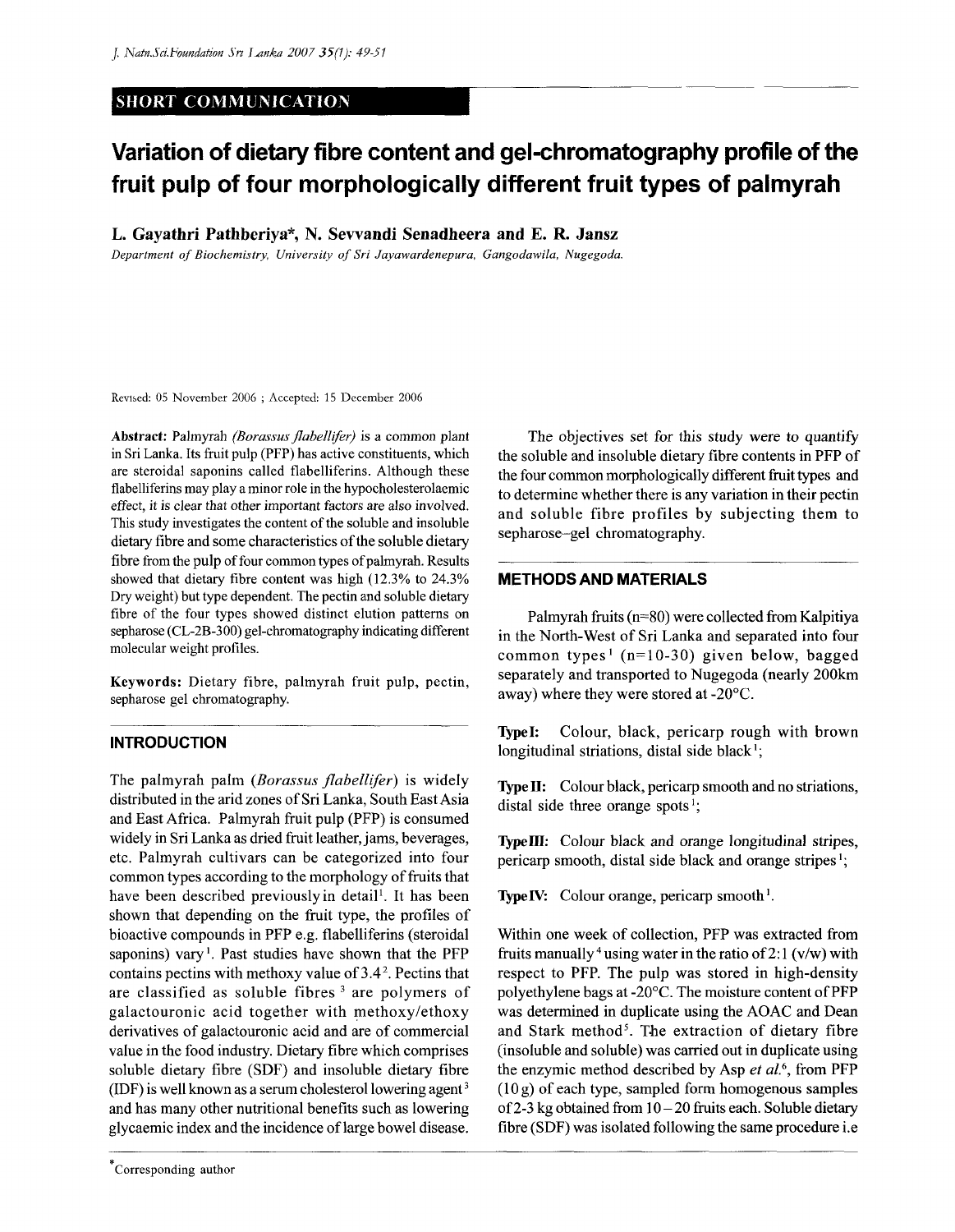by methanol precipitation, after the insoluble dietary fibre was separated The filtration of SDF precipitate was carried out using filter paper instead of sintered glass crucibles and the incineration step of the Asp<sup>6</sup> method was omitted since the SDF had to be isolated and could not be burned off The SDF was freeze dried and weighed The SDF samples  $(0.05-0.1)$  were dissolved in phosphate buffer (0 IM) in volume of 2ml and introduced into the Sepharose column (CL-2B-300) of 20ml (height = 21cm) The same phosphate buffer was used as the eluting solvent Fractions were collected and freeze dried The soluble fibre of each fraction was determined gravimetncally after freeze-drymg (subtracting the weight of the buffer blank from each fraction) The freeze-dned fractions dissolved in water (0 25 ml), were then assayed by the carbozole reaction, after primary and secondary hydrolysis with  $H_2SO_4^{\gamma}$ 

### RESULTS AND DISCUSSION

The insoluble and soluble dietary fibers were determined separately and in duplicate Soluble dietary fiber of type I, II, III and IV were 9 0, 10 6, 5 5 and 8 0% dry weight PFP respectively while the insoluble dietary fiber for the four types were  $8,8,11,9,6,8$  and  $16,3\%$  dry weight PFP There was also a difference in the visual appearance ofSDFofthe4types Type I gel-like, Type II soft,cloudy Type HI gel-like, Type IV gel-like, cloudy

Pectm content of types I, II, III and IV were 7 2,7 8,5 3 and 7 2 % dry weight of PFP respectively, showing that pectins comprise the major fractions of soluble dietary fibre, in each case Figure below shows the profiles of pectins obtained from the sepharose column As expected with carbohydrate polymers the pectins showed polydispersity Type I showed the lowest elution volume fraction and type II and III distinctly shifted to higher elution volume (lower molecular weight) Blue dextran molecular weight about 2 million eluted at 8-10 ml

Pectin content was 5 3-7 8% This is more than the amount reported previously  $(4-6 %$  dry weight<sup>2</sup>) The better range of sampling adopted in this study, gives a more sound basis for pectin content of the common PFP This is important, as isolated pectin is commercially valuable m food industry

Separation of pectin on sepharose column gel chromatography resulted in different elution profiles indicating that there is a varied distribution of molecular weight of pectins in the different types The more gel like visual appearance could be due to the high molecular



**Figure. Pectin profiles of four common types of PFP**